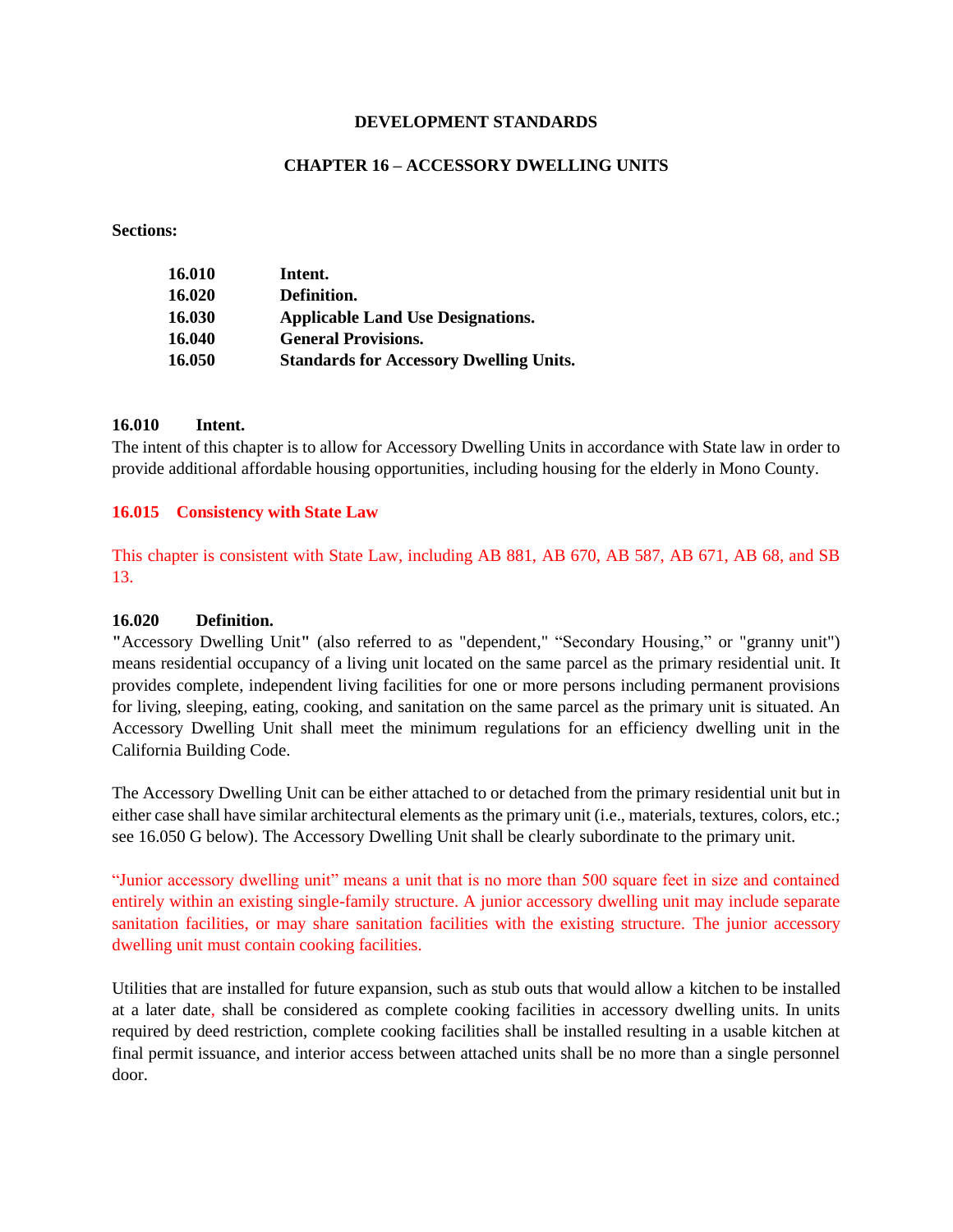# **16.030 Applicable Land Use Designations.**

An Accessory Dwelling Unit and Junior Accessory Dwelling Unit may be permitted in any land use designation that allows single-family residences as a permitted use or as allowed in Specific Plan (SP) areas subject to the General Provisions below.

## **16.040 General Provisions.**

- A. On parcels less than 7,500 sq. ft. in net area, an attached Accessory Dwelling Unit not exceeding 500 sq. ft. in size may be permitted with a building permit.
- B. On parcels of 7,500 sq. ft. up to 10,000 sq. ft. in net area, an attached Accessory Dwelling Unit not exceeding 640 sq. ft. in size is allowed with a building permit. A detached Accessory Dwelling Unit not exceeding 640 sq. ft. may be permitted by application for a Director Review.
- C. On parcels of 10,000 sq. ft. up to one acre in net area, an Accessory Dwelling Unit not exceeding 640 sq. ft. in size (attached or detached) is allowed with a building permit.
- D. On parcels one acre or greater, an Accessory Dwelling Unit not exceeding 640 sq. ft. in size (attached or detached) is allowed with a building permit. In this same parcel size range, an Accessory Dwelling Unit exceeding 640 sq. ft. but not exceeding 1,400 sq. ft. in size (attached or detached) may be permitted by application for a Director Review. In this same parcel size range, an Accessory Dwelling Unit exceeding 1,400 sq. ft. may be permitted by application for a use permit.
- A. Accessory Dwelling Units are permitted with a building permit if any of the following instances apply:
	- (i) The accessory dwelling unit or junior accessory dwelling unit is located within a single-family dwelling or existing space of a single-family dwelling, whether existing or proposed, or accessory structure and may include an expansion of not more than 150 square feet beyond the physical dimensions of the existing accessory structure. An expansion beyond the physical dimensions of the existing accessory structure shall be limited to accommodating ingress and egress. The space must have exterior access. Side and rear setbacks must meet fire protection standards and prevent snow shedding onto adjacent properties.
	- (ii) One-bedroom detached accessory dwelling units not exceeding 850-square feet and 2+ bedroom accessory dwelling units not exceeding 1,000-square feet. The unit may not exceed four-foot side and rear yard setbacks and must meet health and safety standards, including snow shed and fire access considerations.
	- (iii) In existing multifamily dwelling structures, the conversion of areas not used as livable space including, but not limited to, storage rooms, boiler rooms, passageways, attics, basements, or garages, into one or more accessory dwelling units as long as each unit complies with state building standards for dwellings. An existing multifamily unit is allowed at least one accessory dwelling unit or up to, and not exceeding, 25 percent of the existing multifamily dwelling units.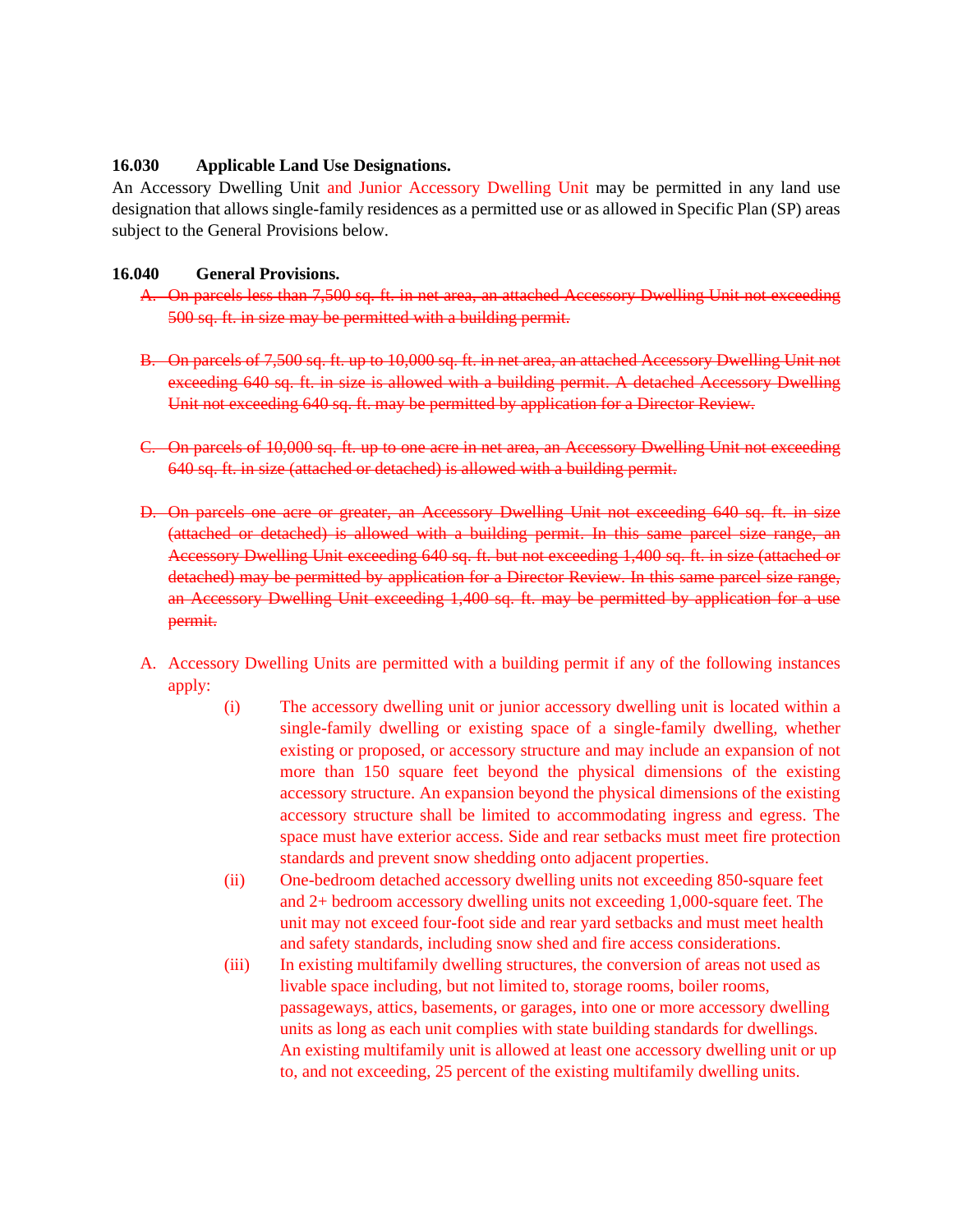- (iv) A maximum of two detached accessory dwelling units located on a lot with an existing multifamily dwelling. Side and rear yard setbacks may be reduced to four feet provided the design demonstrated snow will not shed onto adjacent properties and fire safety standards are met.
- B. The following accessory dwelling units that do not qualify under 16.040A may be permitted through Director Review:
	- (i) One-bedroom units between 850 and 1,400-square feet;
	- (ii) 2+ bedroom units between 1,000 and 1,400-square.
- C. Accessory dwelling units that do not qualify under 16.040A and exceed 1,400-square feet may be permitted through Use Permit.
- E. Square footage of accessory dwelling units shall be calculated based on the exterior dimensions of the unit. All interior living space shall count toward the total square footage of the unit.
- F. Consistent with Government Code section 65852.2, ministerial reviews shall occur within  $\frac{120}{120}$  60 days after receiving an accessory dwelling unit application, unless the accessory dwelling unit is built concurrently with the primary unit.

# **16.050 Standards for New Accessory Dwelling Units.**

- A. All construction shall conform to the height, setback, lot coverage, fees (including school impact fees and fire district fees), snow storage, and other development requirements applicable to residential construction in the land use designation in which the property is located. Side and rear yard setbacks may be reduced to four feet provided the design demonstrates compliance with health and safety standards including, but not limited to, snow shed onto adjacent properties and fire access. The unit shall be exempt from development impact fees if less than 750-square feet. Accessory Dwelling Units are exempt from Housing Mitigation Ordinance (HMO) fees.
- B. If a well and/or septic system is/are to be utilized, a clearance letter shall be obtained from the Environmental Health director and shall accompany the building permit application (or if applicable, the Director Review or Use Permit application). For Accessory Dwelling Units that are served by a public water and/or sewer system, a letter from the serving entity that indicates adequate service shall be submitted as part of the application.
- C. One of the units on the parcel (either the primary unit, Junior Accessory Dwelling Unit, or the Accessory Dwelling Unit) must be owner occupied.
- D. If the Accessory Dwelling Unit is 640 sq. ft. or less in size, one off-street parking space must be provided for the Accessory Dwelling Unit in addition to parking required for the primary unit. If the Accessory Dwelling Unit is larger than 640 square feet, two parking spaces must be provided for the Accessory Dwelling Unit in addition to parking required for the primary unit, if it contains two or more bedrooms. Parking shall be in accordance with Chapter 06 of the Mono County Land Use Element, unless the following instances exist, in which case. Required parking shall be one space for a one-bedroom unit and two spaces for units of two or more bedrooms, and is in addition to the required parking for the primary unit. There is no parking requirement for studio units. No parking standards shall be imposed in the following instances:
	- (1) The accessory dwelling unit is located within one-half mile of public transit.